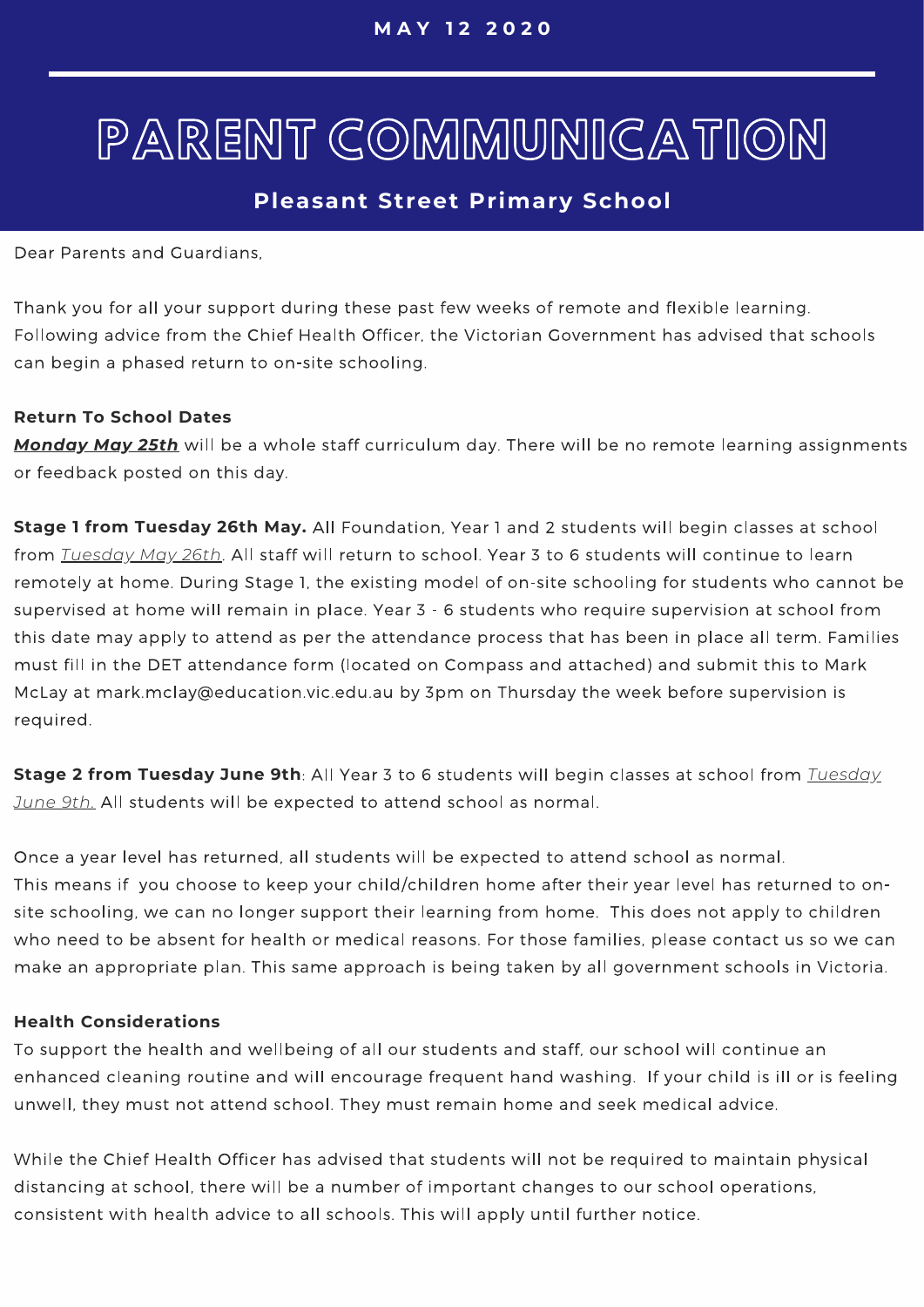# PARENT COMMUNICATION

### **Pleasant Street Primary School**

I will provide more detail about our local school context in the next newsletter, but it is important to note that changes will include adjusted arrangements for drop off and pick up, restrictions on access to the school site for anyone other than immediate school staff and students and changes to the way we conduct parent-teacher meetings and interviews.

#### **Parent Communication**

Families are welcome to communicate with the school through Compass email or via phone. We ask that parents use these channels rather than Google Classroom to contact teachers,

#### **New Website**

Check out our new school website,

#### **Camp Australia**

Camp Australia continues to operate as normal.

#### **Key Points in Next Week's Newsletter**

In our next newsletter we will advise in more detail about:

- onsite drop off and pick up arrangements
- adjustments to the timetable to allow for staggered breaks
- cleaning and hygiene procedures
- reporting for Semester One
- reminders about what students need to bring once they return to school.

Thank you for your continued support and patience during this time. We look forward to welcoming our students back to the classroom.

Kind Regards,

Mark McLay